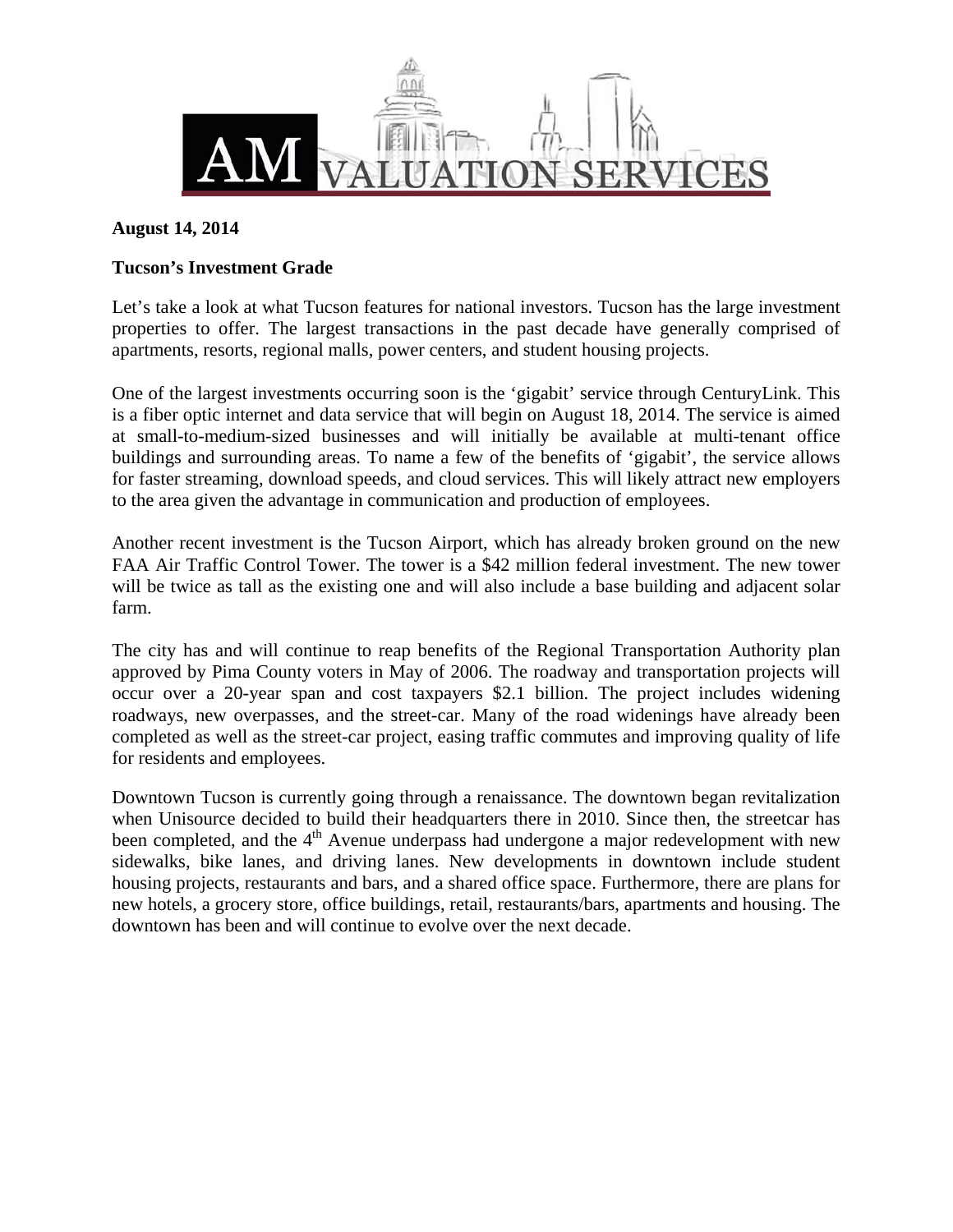#### **Large Real Estate Transactions**

.

The city has investment-grade properties that have and will continue to transact. Tucson's property types that appeal most to investors include apartments, resorts, regional malls, power centers, and student housing projects. It is anticipated that more student housing projects will be sold over the next couple of years as compared to prior years. This market is currently experiencing a substantial boost with the new supply of student housing projects in the university and downtown areas.

It is also noted that about a third of the large purchases shown in the table below occurred after the 'big crash' in 2008, with 11 sales in 2009 or later and 23 sales in 2008 or prior. The table below shows 34 transactions of \$30+ million that have occurred since 2002.

| Large Real Estate Transactions |                              |                        |           |       |                  |
|--------------------------------|------------------------------|------------------------|-----------|-------|------------------|
|                                |                              |                        | Sale      | Cap   | Sale             |
| No.                            | Property                     | Type                   | Date      | Rate  | Price (millions) |
| 1                              | La Paloma                    | Resort                 | $Dec-07$  | N/A   | \$310.0          |
| $\mathbf{2}$                   | La Paloma                    | Resort                 | $Jan-12$  | N/A   | \$245.8          |
| 3                              | 8,900 AC                     | Mining Site            | $Dec-09$  | N/A   | \$196.0          |
| $\overline{4}$                 | <b>Tucson Mall</b>           | Regional Mall          | Aug- $11$ | 8.33% | \$180.0          |
| 5                              | <b>Tucson Spectrum</b>       | Power Center           | Aug- $12$ | 6.93% | \$125.4          |
| 6                              | Foothills Mall               | Regional Mall          | $Jun-06$  | N/A   | \$98.3           |
| 7                              | El Con Mall                  | Regional Mall          | May-14    | N/A   | \$81.7           |
| 8                              | El Conquistador              | <b>Resort</b>          | $Dec-02$  | N/A   | \$69.0           |
| 9                              | Oracle & Wetmore             | Power Center           | $Jan-07$  | 6.50% | \$65.8           |
| 10                             | District on 5th              | <b>Student Housing</b> | $Oct-12$  | 6.30% | \$66.4           |
| 11                             | The Retreat                  | <b>Student Housing</b> | $Oct-13$  | 6.20% | \$61.9           |
| 12                             | Veranda at Ventana           | Apartment              | $Oct-05$  | N/A   | \$52.8           |
| 13                             | Pinnacle Heighs              | Apartment              | Dec-06    | 4.60% | \$44.4           |
| 14                             | Williams Center Tech Campus  | Office                 | $Jan-08$  | N/A   | \$39.8           |
| 15                             | Coronado Villas              | Apartment              | $Jun-06$  | 4.81% | \$38.8           |
| 16                             | Sonterra Condominiums        | Apartment              | $Sep-05$  | 4.69% | \$37.4           |
| 17                             | I-10 & Marana - Mall site    | Land                   | $Jan-06$  | N/A   | \$36.1           |
| 18                             | The Legends at La Paloma     | Apartment              | $Jun-12$  | 6.61% | \$35.2           |
| 19                             | The Retreat at Speedway      | Apartment              | $Jul-07$  | 5.40% | \$34.7           |
| 20                             | Finisterra                   | Apartment              | $Jul-08$  | 6.83% | \$32.5           |
| 21                             | 1 S. Church High Rise        | Office                 | Feb-02    | N/A   | \$32.5           |
| 22                             | Campbell Plaza               | <b>Power Center</b>    | $Dec-12$  | N/A   | \$32.3           |
| 23                             | The Ranch at Star Pass       | Apartment              | Feb-05    | N/A   | \$32.3           |
| 24                             | Bear Canyon                  | Apartment              | $Jan-06$  | N/A   | \$32.3           |
| 25                             | <b>Texas Instruments</b>     | Office                 | Apr-11    | 7.88% | \$32.0           |
| 26                             | Centrepoint                  | Apartment              | $Dec-05$  | N/A   | \$32.0           |
| 27                             | Double Tree                  | Hotel                  | Mar-07    | 8.00% | \$31.8           |
| 28                             | <b>Westward Look</b>         | Resort                 | $Feb-12$  | N/A   | \$31.6           |
| 29                             | The Greens at Ventana Canyon | Apartment              | $May-05$  | N/A   | \$31.4           |
| 30                             | Park Place                   | Apartment              | Mar-06    | 5.60% | \$31.3           |
| 31                             | <b>Westward Look</b>         | Resort                 | $Dec-06$  | N/A   | \$31.0           |
| 32                             | The Bridges/Sinclair Parcel  | Land                   | $Jun-05$  | N/A   | \$30.7           |
| 33                             | The Overlook at Pusch Ridge  | Apartment              | Aug-06    | 5.60% | \$30.2           |
| 34                             | Bear Canyon                  | Apartment              | Jan-06    | N/A   | \$30.0           |
| * Source: CoStar Comps         |                              |                        |           |       |                  |

**Large Real Estate Transactions**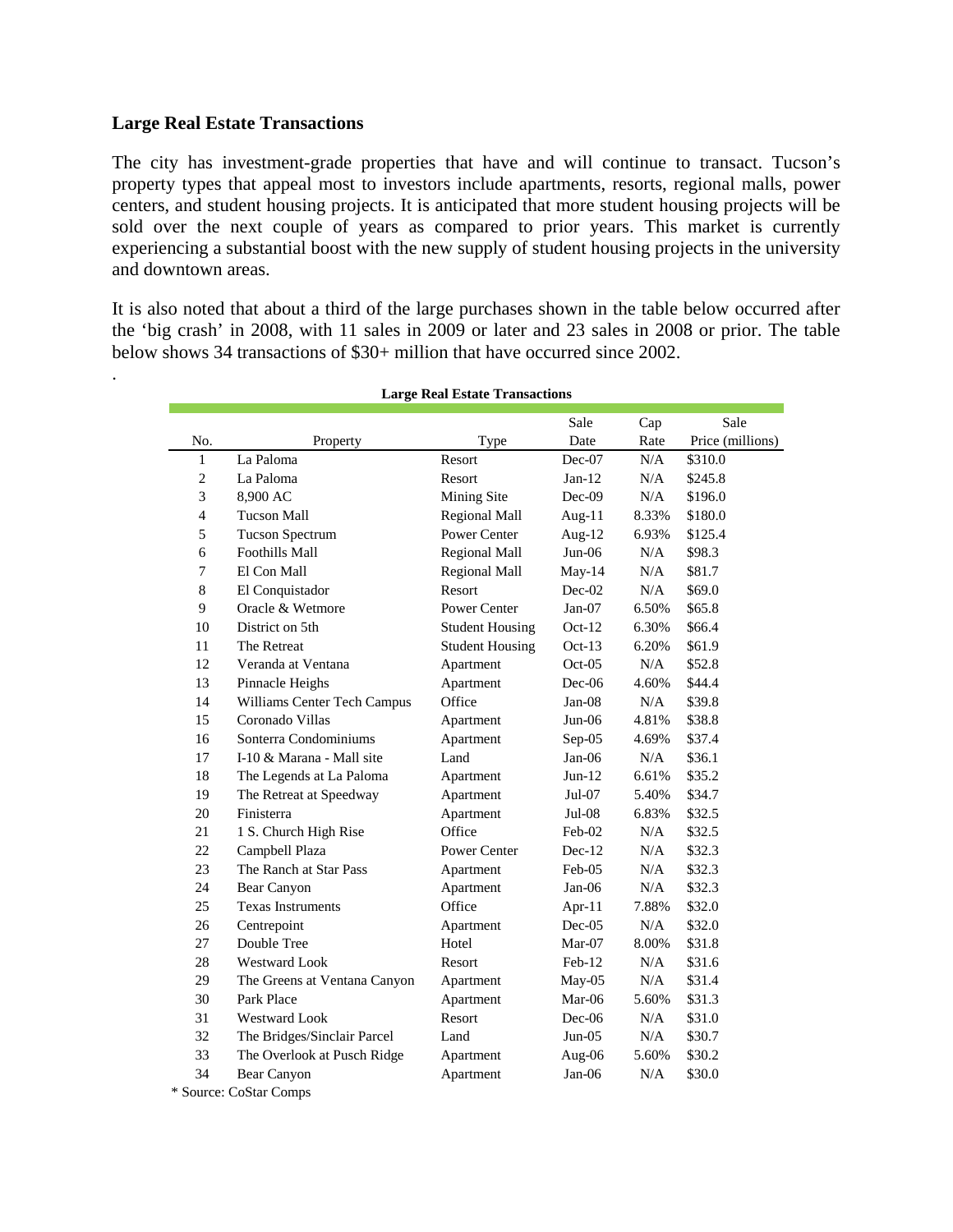The resort/hotel market constitutes the largest dollar volume of the 34 sales, comprising of 31%, followed by 27% in the multi-family/student housing sector, and 25% in the retail sector. The land and office market are the smallest sections of the market at 11% and 5%, respectively. Below is a chart with a breakdown by property type.





# **Comparing Cities**

Next, let's see how Tucson compares with other markets. On the following page is a table with the most populated metropolitan areas in the U.S. along with their population growth from 2000- 2010. Deriving a grade is largely subjective with some cities being more attractive than others from an investors stand point. For instance, cities that would be considered an 'A' market include New York City, Los Angeles, Chicago, Miami, and San Francisco. These cities have the infrastructure, a large population base, large workforce, and are attractive to national and international investors. There are many cities on the A/B fringe such as Philadelphia, Phoenix, Houston, Seattle, Dallas, and Atlanta. Investment grade 'B' cities include Indianapolis, Las Vegas, Oklahoma City, Portland, Austin, Denver, and San Diego. Investment grade 'C' cities is where Tucson would fall, as would Albuquerque, El Paso, Reno, Tampa Bay, and Raleigh. They are in this grade range since they have a smaller workforce base, smaller population, and are considered less attractive to national and international investors.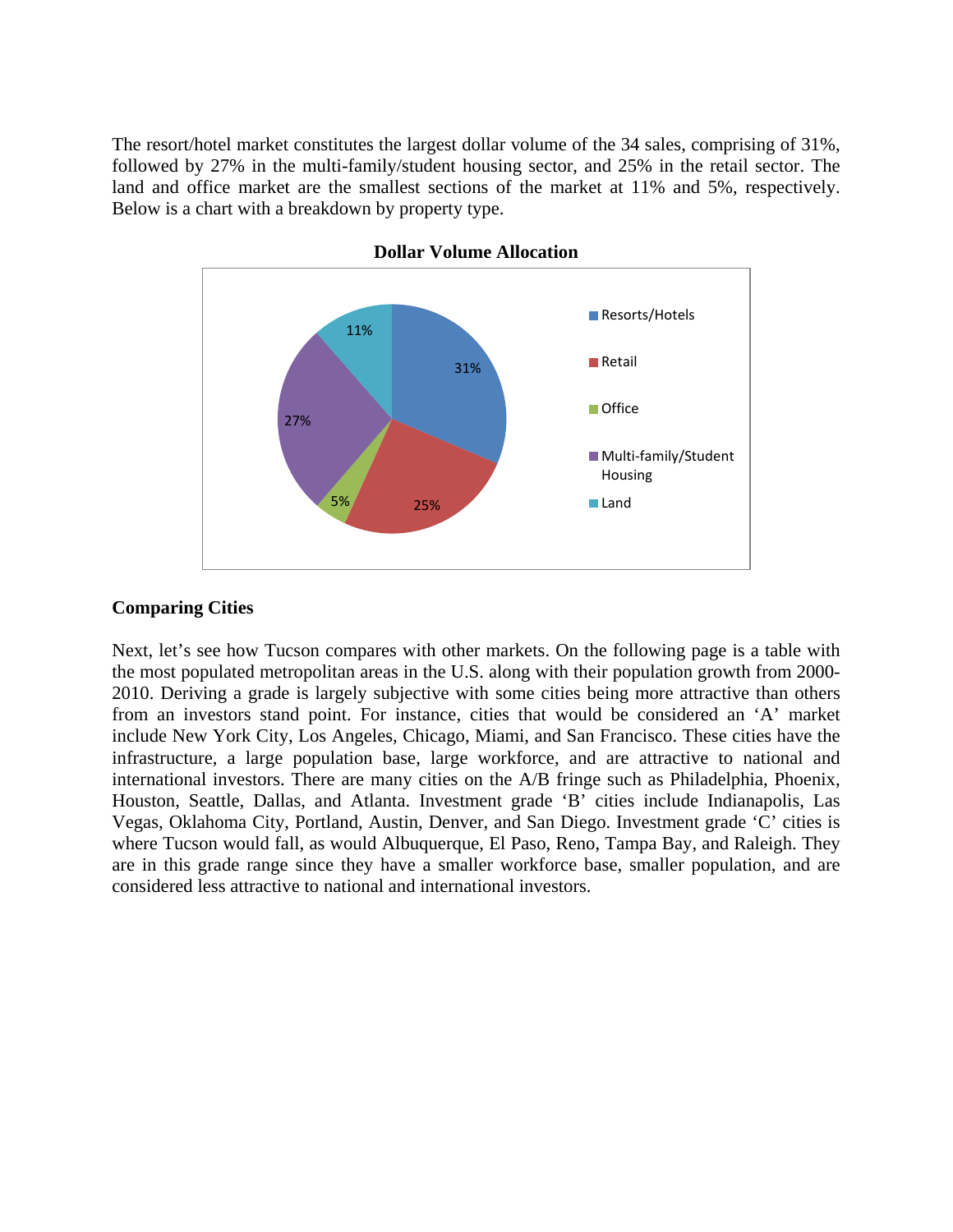|                    |             | 2000-2010 Pop. Growth |
|--------------------|-------------|-----------------------|
| City               | Metro Size  | (Annualized)          |
| New York City, NY  | 22 million  | 0.20%                 |
| Los Angeles, CA    | 18 million  | 0.26%                 |
| Chicago, IL        | 9.7 million | $-0.69%$              |
| Washington D.C.    | 8.2 million | 0.52%                 |
| Boston, MA         | 7.5 million | 0.49%                 |
| San Franscisco, CA | 7.2 million | 0.37%                 |
| Dallas, TX         | 6.4 million | 0.07%                 |
| Philadelphia, PA   | 6.3 million | 0.03%                 |
| Houston, TX        | 5.6 million | 0.73%                 |
| Miami, FL          | 5.5 million | 1.00%                 |
| Atlanta, GA        | 5.5 million | 0.09%                 |
| Phoenix, AZ        | 4 million   | 0.96%                 |
| Seattle, WA        | 3.8 million | 0.80%                 |
| Cleveland, OH      | 3 million   | $-1.70%$              |
| Denver, CO         | 3 million   | 0.82%                 |
| Tampa Bay, FL      | 2.7 million | 1.10%                 |
| Baltimore, MA      | 2.7 million | $-0.46%$              |
| Pittsburgh, PA     | 2.5 million | $-8.60%$              |
| Charlotte, NC      | 2.2 million | 3.60%                 |
| Indianapolis, IN   | 2 million   | 0.49%                 |
| Las Vegas, NV      | 2 million   | 2.20%                 |
| San Antonio, TX    | 2 million   | 1.60%                 |
| Portland, OR       | 2 million   | 1.00%                 |
| San Diego, CA      | 2 million   | 0.64%                 |
| Sacramento, CA     | 2 million   | 1.50%                 |
| Orlanda, FL        | 2 million   | 2.80%                 |
| Columbus, OH       | 2 million   | 1.10%                 |
| Austin, TX         | 1.9 million | 3.70%                 |
| Oklahoma City, OK  | 1.3 million | 1.50%                 |
| New Orleans, LA    | 1.2 mllion  | $-2.90\%$             |
| Raleigh, NC        | 1.2 million | 4.60%                 |
| Salt Lake City, UT | 1.1 million | 0.26%                 |
| Honolulu, HI       | 1 million   | 0.51%                 |
| <b>Tucson, AZ</b>  | 1 million   | 1.90%                 |
| Tulsa, OK          | 1 million   | $-0.02%$              |
| Albuquerque, NM    | 900k        | 2.20%                 |
| Omaha, NE          | 900K        | 0.69%                 |
| El Paso, TX        | 830k        | 2.20%                 |
| Boise, ID          | 600K        | 1.10%                 |
| Reno, NV           | 500K        | 2.50%                 |
| Anchorage, AK      | 400K        | 1.20%                 |